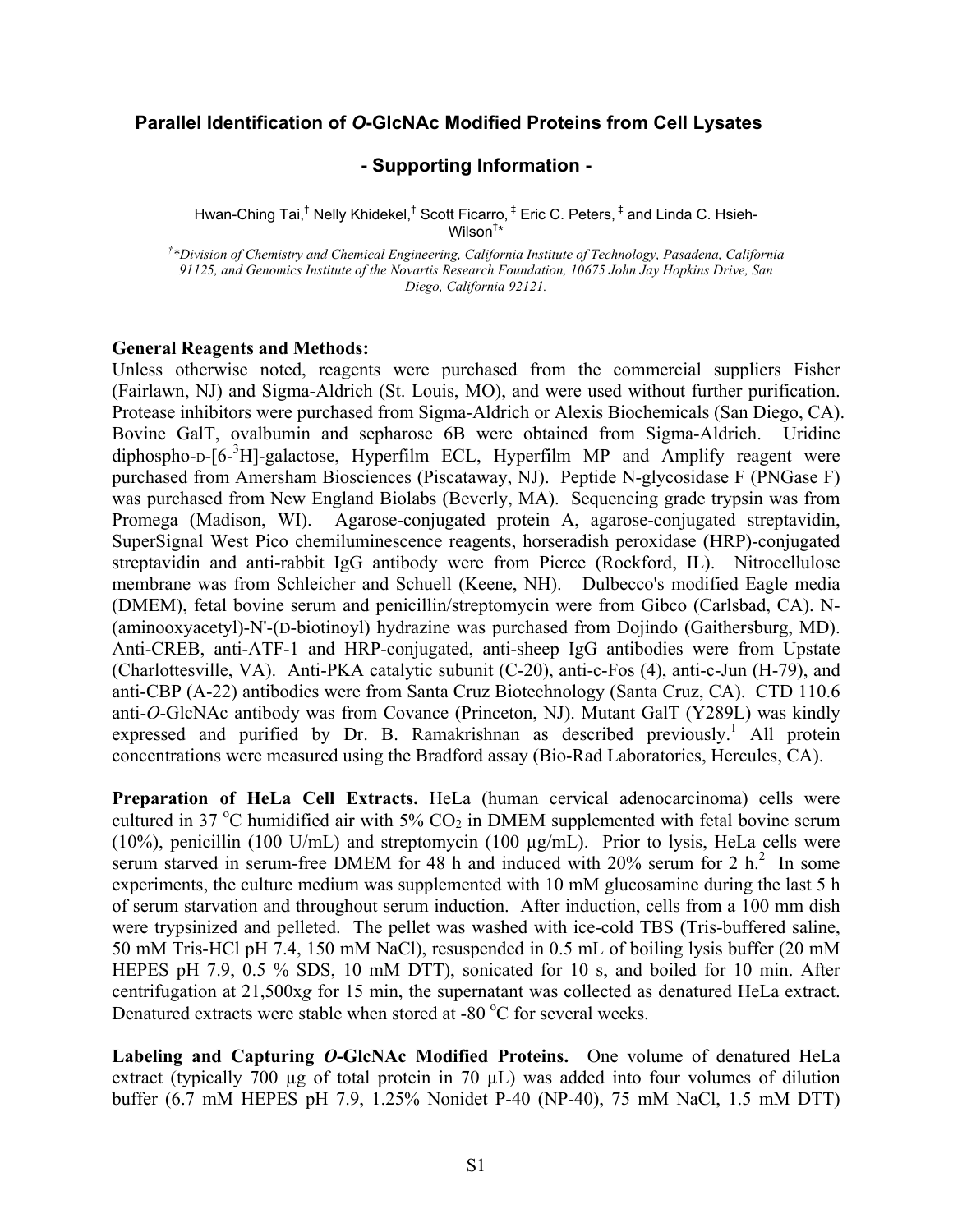containing protease inhibitors (15 µg/mL antipain, 15 µg/mL leupeptin, 7.5 µg/mL chymostatin, 7.5 µg/mL pepstatin, 0.75 mM phenylmethylsulfonyl fluoride). Diluted extract was then supplemented with 5 mM MnCl<sub>2</sub>, 1.25 mM adenosine 5'-diphosphate, 0.5 mM analogue 1, 20  $\mu$ g/mL mutant GalT and 2500 U/mL PNGase F. The reaction mixture was incubated at 4 °C for 12 h, and dialyzed into buffer A (8 mM HEPES pH 7.9, 5 M urea, 25 mM NaCl) twice for 4 h at room temperature. Following dialysis, NP-40 and SDS were added to the final concentrations of 0.5% and 0.05%, respectively. The sample was then acidified to pH 4.8 by adding 0.3 M NaOAc pH 3.7 to a final concentration of 1.8 mM and mixed for 10 min. After centrifugation at 21,500x*g* for 10 min, the supernatant was collected and the aminooxy biotin derivative was added to a final concentration of 3 mM. After incubation at room temperature for 16 h, the sample was neutralized by adding 0.5 M HEPES pH 7.9 to a final concentration of 33 mM, followed by dialysis into buffer B (10 mM HEPES pH 7.9, 6 M urea) three times for 4 h, and into buffer C (10 mM HEPES 7.9, 150 mM NaCl, 1 mM DTT) twice for 3 h. Dialyzed sample was collected and denoted as labeled HeLa extract.

Labeled HeLa extract was supplemented with protease inhibitors (10 µg/mL antipain, 10 µg/mL leupeptin, 5 µg/mL chymostatin, 5 µg/mL pepstatin, 0.5 mM phenylmethylsulfonyl fluoride), and pre-cleared with sepharose 6B beads  $(30 \mu L/100 \mu g)$  of proteins) for 1 h at 4 °C. After centrifugation at 5,000x*g* for 3 min, the supernatant was collected and incubated with agarose-conjugated streptavidin (30  $\mu$ L/100  $\mu$ g of proteins) for 2 h at 4 °C. Following centrifugation at 5,000x*g* for 3 min, the supernatant was removed, and the beads were washed three times with 8 volumes of low salt wash buffer  $(0.1 \text{ M Na}_{2}HPO_{4} \text{ pH } 7.5, 0.15 \text{ M NaCl}, 1\%$ Triton X-100, 0.5% sodium deoxycholate, 0.1% SDS) and three times with high salt wash buffer  $(0.1 \text{ M } Na<sub>2</sub>HPO<sub>4</sub> pH 7.5, 0.5 M NaCl, 0.2% Triton X-100).$  After washing, the beads were boiled for 10 min in 2.5 volumes of elution buffer (50 mM Tris-HCl 6.8, 2.5% SDS, 100 mM DTT, 10% glycerol, 2 mM biotin). After centrifugation at 2,000x*g* for 1 min, the supernatant was collected as the captured material.

**PNGase F Deglycosylation of Ovalbumin.** Proteins containing *N*-linked glycans with terminal GlcNAc groups can also be labeled by GalT, and, therefore, it is important to remove *N*-linked glycans by PNGase F to ensure labeling specificity.<sup>3,4</sup> Ovalbumin, a glycoprotein with *N*-linked glycans and terminal GlcNAc moieties,  $\frac{5}{3}$  was chosen as a positive control to demonstrate that *N*linked glycans in HeLa extracts can be effectively removed under the specified reaction conditions.

 Purified ovalbumin was dissolved in lysis buffer to a final concentration of 2 mg/ml and boiled for 10 min. After denaturation, ovalbumin was diluted and subjected to mutant GalT/PNGase F treatment as described for denatured HeLa extracts. Assuming 10% of HeLa cell proteins were *N*-glycosylated, the amount of ovalbumin treated in parallel represented a 2-fold excess. Following incubation at 4 °C for 12 h, ovalbumin samples were analyzed by SDS-PAGE and visualized by Coomassie staining.

Supplementary Figure 1A shows that PNGase F-treated ovalbumin has increased gel mobility compared to either denatured ovalbumin (Input) or ovalbumin treated with mutant GalT but not PNGase F. The drastic shift in mobility is due to the removal of *N*-linked glycans by PNGase F. These results confirm the effectiveness of *N*-linked glycan removal under the specified reaction conditions.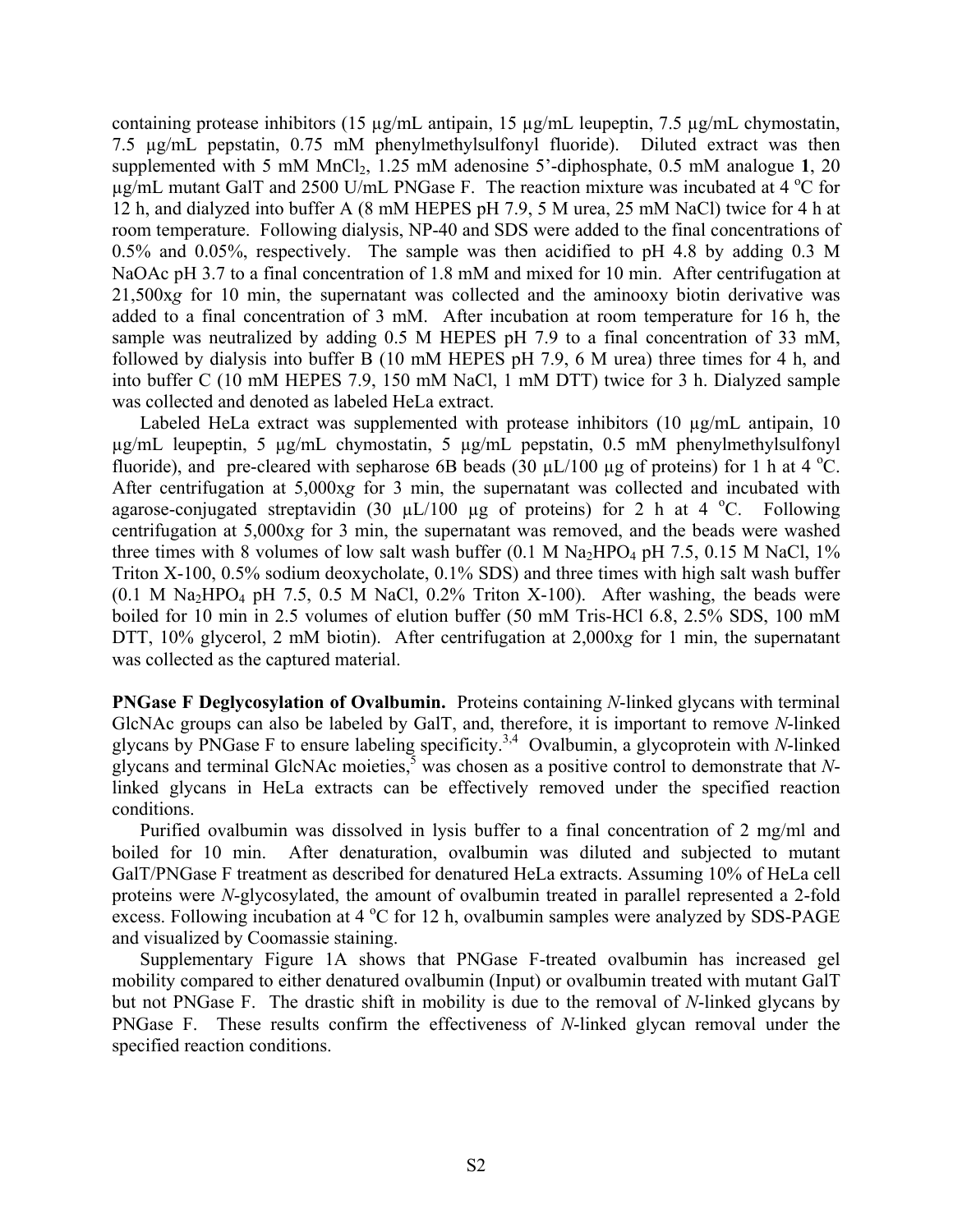**Western Blotting with HRP-Conjugated Streptavidin.** Streptavidin-captured materials from labeled HeLa extracts were resolved by SDS-PAGE and transferred to nitrocellulose membranes. Membranes were blocked with 5% BSA in phosphate-buffered saline (pH 7.4) for 1 h at room temperature, followed by 1 h incubation with HRP-streptavidin in TBS with 0.05% Tween-20 (TBST). After six washes for 10 min in TBST, biotinylated proteins were visualized by chemiluminescence.

**Immunoblotting for the Parallel Identification of** *O***-GlcNac Proteins.** For each immunoblotting analysis, material captured from 20-100 µg of HeLa extracts was loaded on the gel, along with 20% of the corresponding input material prior to capture. After SDS-PAGE, proteins were transferred to nitrocellulose membranes. Membranes were blocked with 5% nonfat milk in TBST for 30 min at room temperature, and then incubated with an antibody specific for the protein of interest in blocking buffer for 1-2 h at room temperature. Following three washes for 10 min in TBST, membranes were incubated with the HRP-conjugated secondary antibody in blocking buffer for 1 h at room temperature, and washed three more times. Individual proteins were visualized by chemiluminescence.

**Radiolabeling and Immunoprecipitation of c-Fos.** *O*-GlcNAc glycosylation of c-Fos was confirmed using standard procedures.<sup>4</sup> HeLa cell extract was prepared as described above, except that the lysis buffer contained 50 mM Tris-HCl pH 7.5 instead of HEPES. One volume of HeLa extract was added to four volumes of dilution buffer (10 mM Tris-HCl 7.5, 1.25% NP-40, 2.5 mM CHAPS) with protease inhibitors (10 µg/mL antipain, 10 µg/mL leupeptin, 5 µg/mL chymostatin, 5 µg/mL pepstatin, 0.5 mM phenylmethylsulfonyl fluoride). Diluted extract was then supplemented with 5 mM  $MnCl<sub>2</sub>$ , 1.25 mM adenosine 5'-diphosphate, 625 mU/mL bovine GalT and 67 µCi/mL UDP-[<sup>3</sup>H]galactose. After incubation at  $4^{\circ}$ C for 12 h, the radiolabeling reaction was quenched by the addition of EDTA to a final concentration of 10 mM.

Radiolabeled extract (150  $\mu$ g) was pre-cleared by incubation with 10  $\mu$ L of protein Aagarose beads at 4 °C for 1 h. Following centrifugation at 2,000x*g* for 20 s, the supernatant was collected and incubated with 20 µL of protein A-agarose beads that had been pre-incubated with 2  $\mu$ g of anti-c-Fos antibody. After 4 h incubation at 4 °C, the beads were washed twice with wash buffer (20 mM Tris-HCl pH 7.5, 1% NP-40, 0.1% SDS, 2 mM CHAPS). Immunoprecipitated material was eluted by boiling for 10 min with 50  $\mu$ L of elution buffer (1%) SDS, 1% 2-mercaptoethanol). After centrifugation at 2,000x*g* for 1 min, the supernatant was collected and diluted into 50  $\mu$ L of PNGase F buffer (0.15 M Na<sub>2</sub>HPO<sub>4</sub> pH 8.6, 15 mM EDTA, 5% NP-40). 1250 U of PNGase F was then added to the sample, followed by 12 h incubation at 37 °C and SDS-PAGE analysis. After Coomassie staining and destaining, the gel was immersed in 2% glycerol for 30 min, followed by Amplify reagent for 30 min, and dried under vacuum. Tritium-labeled proteins were detected by autoradiography.

 As shown in Supplementary Figure 1B, immunoprecipitated c-Fos was detected by autoradiography after 1000 h. Importantly, PNGase F treatment removed *N*-linked glycans from the IgG heavy chain as expected,<sup>6</sup> but c-Fos radioactivity remained unaffected. These results confirm that c-Fos is *O*-GlcNAc glycosylated.

**Labeling of CREB and** *O***-GlcNAc transferase (OGT) for mass spectrometry.** Baculovirus preparation and protein expression were performed as described previously.<sup>7</sup> CREB (2 µg) or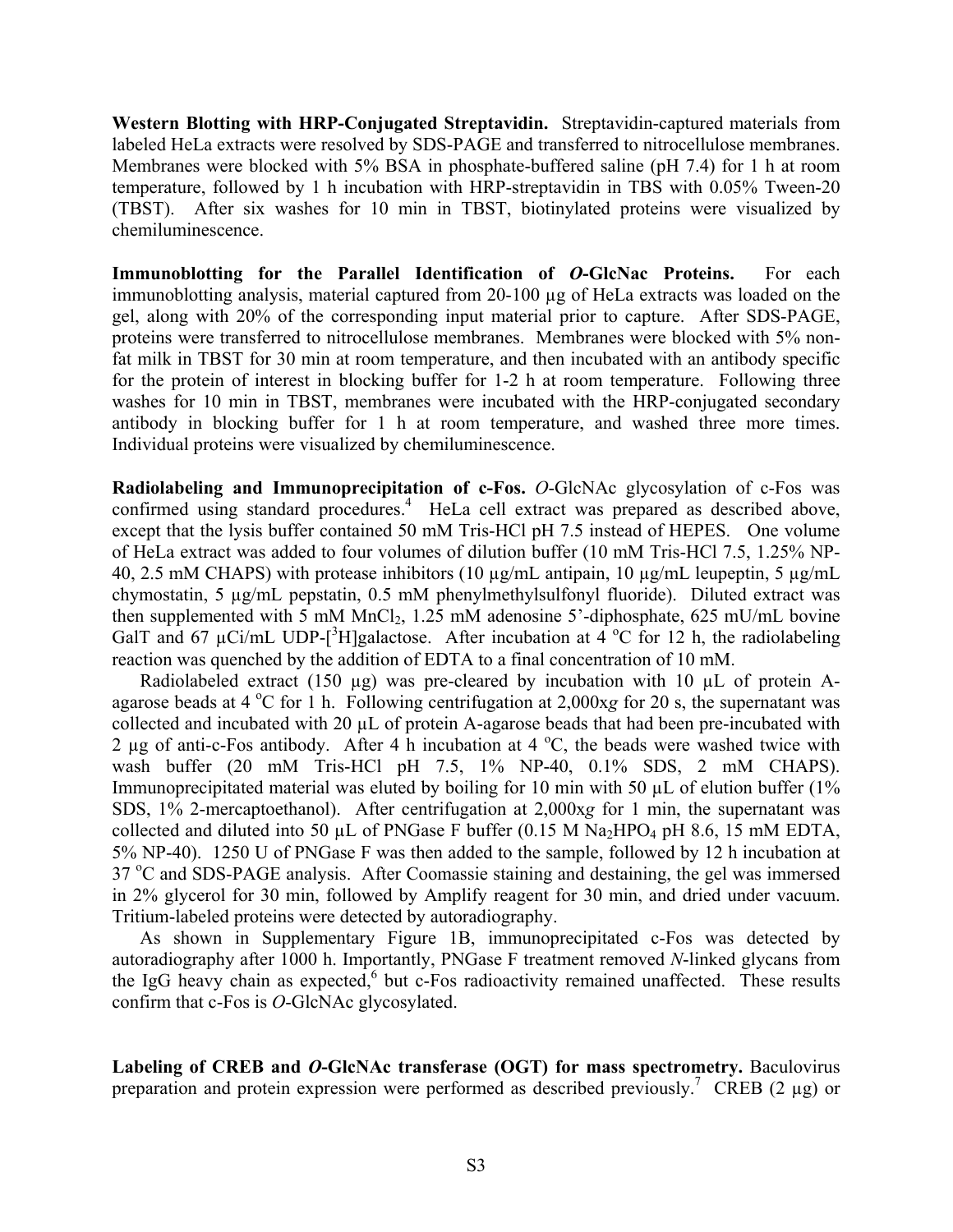OGT (10 µg) in 20 mM HEPES pH 7.9, 100 mM KCl, 0.2 mM EDTA, 15% glycerol were supplemented with 5 mM MnCl<sub>2</sub>. Analogue 1 and Y289L GalT were added to final concentrations of 750 µM and 40 ng/µL, respectively. Control reactions without enzyme or analogue **1** were treated identically. Following incubation at 12 h at 4 °C, the reactions were diluted 2-fold with saturated urea. 2.7 M NaOAc pH 3.9 was added to a final concentration of 50 mM and a final pH of 4.8. Aminooxy biotin derivative was added to a final concentration of 5 mM, and the biotinylation reactions were incubated with gentle shaking for 20-24 h at 23  $^{\circ}$ C. Reactions were aliquoted for analysis by Western blotting or mass spectrometry and stopped by boiling in SDS-PAGE loading dye. Proteins were resolved by 10% SDS-PAGE and either electrophoretically transferred to nitrocellulose or stained with Coomassie Brilliant Blue. Western blotting with streptavidin-HRP was performed as described above to confirm successful labeling (data not shown).

**In-Gel Trypsin Digestion, Avidin Enrichment and MALDI-TOF Analysis of Labeled CREB and OGT.** CREB and OGT bands were excised from Coomassie-stained gels and treated essentially as described by Shevchenko et al.<sup>8</sup> Briefly, excised bands were destained overnight in 50% MeOH, 5% AcOH. Destained bands were dehydrated in CH<sub>3</sub>CN, dried by vacuum, and rehydrated in 10 mM DTT. After 30 min reduction at room temperature, excess DTT was removed, and proteins were alkylated in 50 mM iodoacetamide for 30 min at room temperature in the dark. After alkylation, excess iodoacetamide was removed and protein bands were washed in 100 mM NH<sub>4</sub>HCO<sub>3</sub> pH 8.0 for 10 min, followed by two successive dehydrations in CH<sub>3</sub>CN. Wash and dehyration steps were repeated once more, and excess CH<sub>3</sub>CN was removed under vacuum. Protein bands were rehydrated in 15 ng/ $\mu$ L trypsin in 50 mM NH<sub>4</sub>HCO<sub>3</sub> pH 8.0. Excess trypsin solution was removed after rehydration, and 20-30  $\mu$ L of 50 mM NH<sub>4</sub>HCO<sub>3</sub> pH 8.0 was then added to cover the gel slices. Proteins were digested overnight at 37 °C. Following digestion, peptides were extracted with successive washes of water followed by 50% acetonitrile/5% formic acid in water, and dried by vacuum centrifugation.

 A small portion of each sample was saved prior to affinity chromatography for matrixassisted laser desorption/ionization time-of-flight mass spectrometry (MALDI-TOF MS). The remainder was subjected to avidin affinity chromatography (Applied Biosystems, Foster City, CA). Chromatography was performed essentially as described by the manufacturer except that the volume of washes was doubled. Eluted peptides were partially dried by vacuum centrifugation, and a small portion of the eluted peptides was analyzed by MALDI-TOF MS. For the analysis, peptide samples were concentrated on C18 zip tips (Millipore, Bedford, MA) and combined with the MALDI matrix  $(2,5$ -dihydroxybenzoic acid in 20% CH<sub>3</sub>CN, 0.1% TFA in water). Spectra were acquired on a PerSeptive Biosystems Voyager-DE Pro at 20,000 kV in the reflector mode.

 As shown in Supplementary Figure 2A, a number of CREB tryptic peptides were observed prior to affinity chromatography. The expected *O*-GlcNAc peptide  $^{256}$ TAPTSTIAPGVVMASSPALPTQPAEEAAR<sup>284</sup>,<sup>7</sup> which had been labeled with a ketonebiotin moiety, was present in low abundance (*m/z* 3539.55). Following avidin chromatography, selective enrichment of this peptide was clearly observed (Supplementary Figure 2B). Two additional variants corresponding to multiply oxidized forms of this peptide were also detected. These results demonstrate that *O*-GlcNAc peptides that are labeled using our chemoenzymatic strategy can be selectively captured for MS analysis.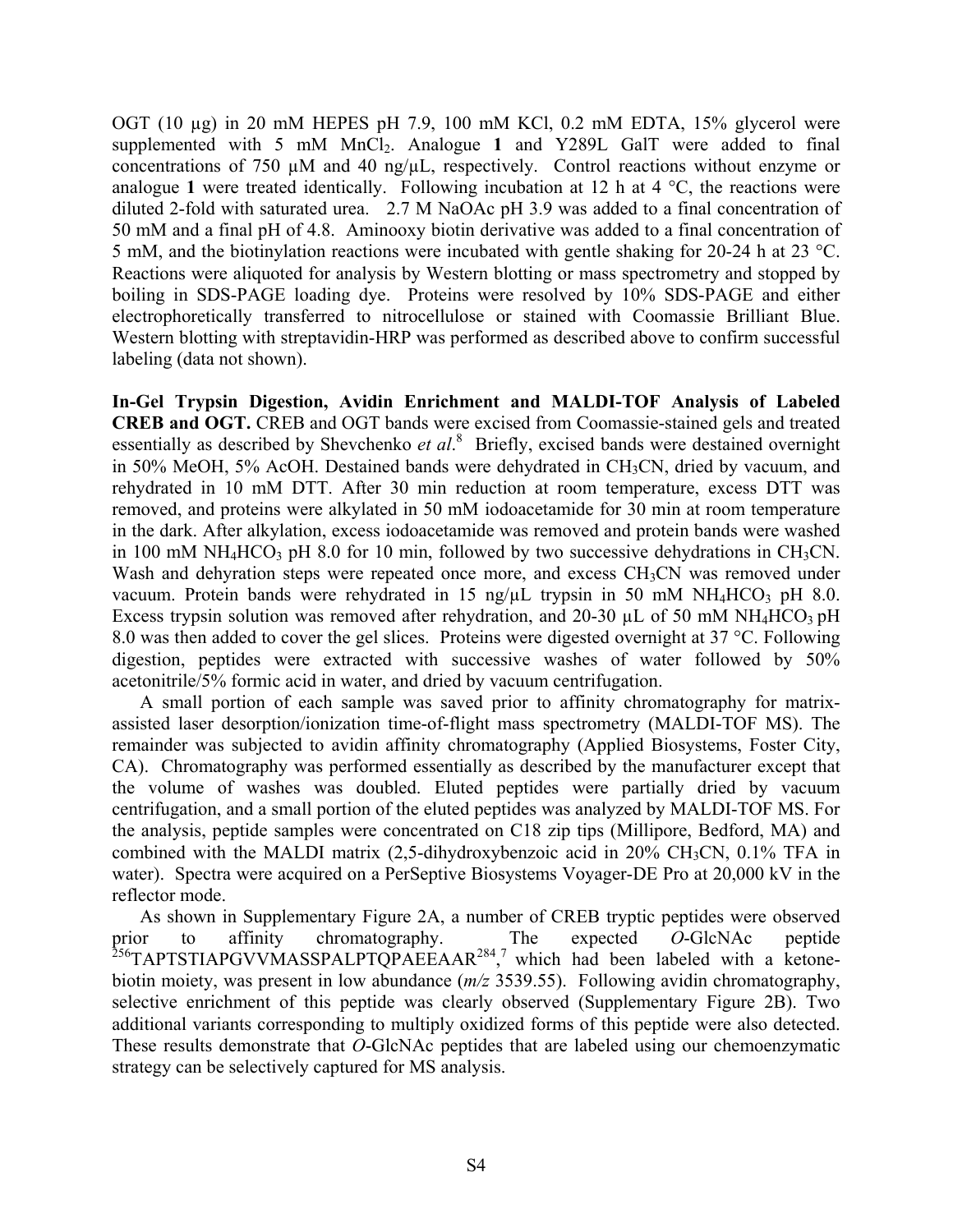We next examined the MALDI-TOF MS spectra of the peptides corresponding to OGT. Prior to avidin chromatography, a number of tryptic peptides of OGT were observed (Supplementary Figure 3A). Notably, however, no labeled glycopeptides were detected. Following avidin chromatography, significant enrichment of a peak (*m/z* 2548.16) corresponding to the OGT sequence  $^{390}$ ISPTFADAYSNMGNTLK<sup>406</sup> plus the ketone-biotin moiety was obtained (Supplementary Figure 3B). As in the case of CREB, two additional multiply oxidized variants of the captured peptide were observed.

**LC-MS/MS Analysis of Avidin-Enriched CREB and OGT Peptides.** Having confirmed the efficacy of the enrichment procedures using MALDI-TOF MS, subsequent analyses were performed directly using LC-MS/MS. Automated nanoscale liquid chromatography and tandem mass spectrometry (LC-MS/MS) were conducted using a ThermoFinnigan Surveyor HPLC and LTO ion trap mass spectrometer along with a variation of the "vented column" approach described by Licklider *et al.*<sup>9</sup> Avidin-enriched peptides were loaded onto a 5 cm-long X 75 µm i.d. precolumn packed with 5 um C-18 silica (Monitor 100 Å) retained by a Kaisel frit. After thorough washing, the vent was closed and the sample was transferred to a 12 cm-long  $X$  75  $\mu$ m i.d. column with a pulled 5  $\mu$ m tip packed with the same material. The chromatographic profile was from 100% solvent A (0.1% aqueous AcOH) to 50% solvent B (0.1% AcOH in CH<sub>3</sub>CN) in 30 min at approximately 200 nL/min (manual split from 300  $\mu$ L/min). Additional time was allotted for column washing and reequilibration. The LTQ was operated in automated mode using Xcalibur<sup>TM</sup> software. The acquisition method during MS/MS analysis involved one MS precursor ion scan followed by five data-dependent MS/MS scans. Higher order MS analyses involved an MS precursor scan followed by targeted  $MS<sup>4</sup>$  scans of those masses that specifically demonstrated loss of the ketone-biotin moeity and ketone-biotin-GlcNAc moiety in the MS/MS analysis. In the case of the OGT sample peptides,  $MS<sup>4</sup>$  data was used to search against an OGT sequence database using  $SEQUEST<sup>10</sup>$  All potential peptide identifications were manually verified. In the case of the CREB sample, the acquisition method involved targeted MS/MS analysis of the presumptive ketone-biotin-GlcNAc modified peptide at *m/z* 1181.2, with simultaneous targeted  $\overline{MS}^3$  analysis of the GlcNAc modified peptide at  $m/z$  1513.6 and  $\overline{MS}^4$ analysis of the unmodified peptide at *m/z* 1412.1.

The electrospray voltage was set at 1.6 kV and the heated capillary was set at 250  $^{\circ}$ C. The ion selection window was set at 500-2000 *m/z* for all experiments. For MS/MS and higher order MS analyses, the relative collision energy for collision-induced dissociation (CID) was preset to  $35\%$  and a default charge state of  $+2$  was selected to calculate the scan range for acquiring tandem MS spectra. The precursor ion isolation window was set at 3.5 for maximum sensitivity.

 Avidin affinity capture of tryptic peptides from 250 ng of CREB protein identified the expected O-GlcNAc peptide <sup>256</sup>TAPTSTIAPGVVMASSPALPTQPAEEAAR<sup>284</sup>. Supplementary Figure 4 (see also Figure 3A, main text) shows the expected doubly charged ion labeled with the biotin-ketone moiety (*m/z* 1181.37). Upon tandem MS, loss of the ketone-biotin moiety (*m/z* 1512.97) as well as the ketone-biotin-GlcNAc moiety (*m/z* 1411.49) were observed. Targeted MS<sup>4</sup> analysis of the unmodified peptide yielded a number of y and b ions that verified the identification of this peptide.

Experiments with avidin affinity captured OGT peptides identified a number of candidate *O*-GlcNAc peptides. Tandem MS of these peptides revealed characteristic charge losses corresponding to loss of the ketone-biotin moiety and ketone-biotin-GlcNAc moiety,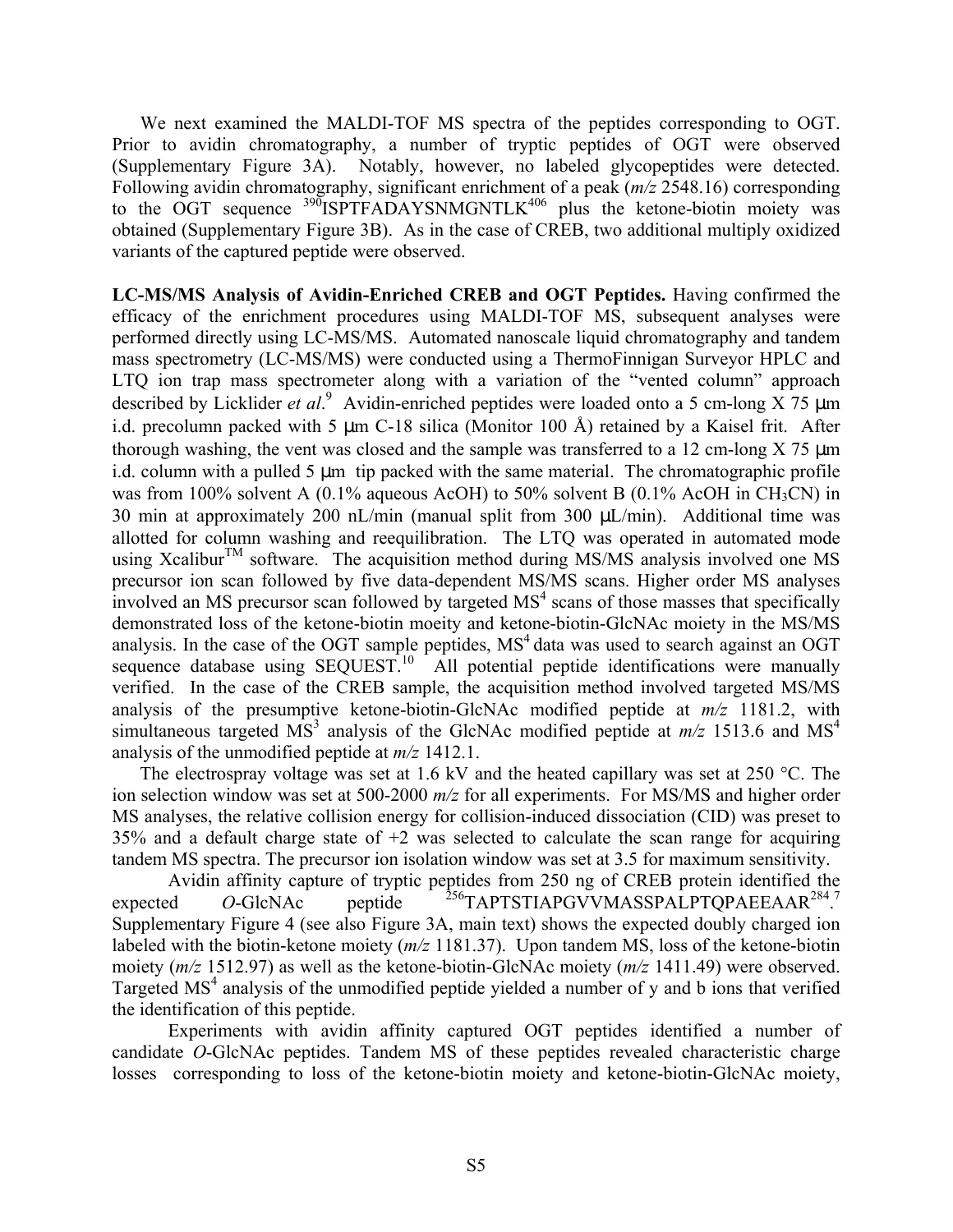which served to unambiguously identify the peptides as *O*-GlcNAc modified (Supplementary Figure 5).

 Supplementary Figure 5A shows a peptide corresponding to the sequence  $390$ ISPTFADAYSNM<sub>ox</sub>GNTLK<sup>406</sup> labeled with the ketone-biotin moiety ( $m/z$ = 856.02). Upon tandem MS, loss of the ketone-biotin moiety (*m/z* 1025.00) followed by loss of the GlcNAc sugar (*m/z* 923.56) was observed. Similarly, Figure 5B shows a peptide corresponding to the sequence <sup>1037</sup>IKPVEVTESA<sup>1046</sup> of OGT labeled with the ketone-biotin moiety ( $m/z$  895.96). Upon tandem MS, loss of the ketone-biotin moiety (*m/z* 1275.03) followed by loss of the GlcNAc sugar (*m/z* 1072.03) was observed. Notably, three other peptides also displayed the characteristic loss signatures. Their masses,  $(m/z \ 1209.05)$ ,  $(m/z \ 946.20)$ , and  $(m/z \ 769.56)$  corresponded to the labeled OGT peptides  $^{407}$ EMQDVQGALQCYTR<sup>420</sup>, corresponded to the labeled OGT peptides  $^{407}$ EMQDVQGALQCYTR<sup>420</sup>,  $^{421}$ AIQINPAFADHSNLASIHK<sup>440</sup>, and  $^{826}$ TIIVTTR<sup>832</sup> (with an oxidized biotin moiety) respectively.

 To confirm the sequences of the modified peptides, we conducted targeted higher order mass spectrometry on the candidate species. As depicted in Supplementary Figure 5, the peptides corresponding to  $m/z$  856.02 and  $m/z$  895.96 were successfully sequenced by  $MS<sup>4</sup>$  analyses. Resultant  $y$  and  $b$  ions from the  $MS<sup>4</sup>$  spectra allowed identification of the peptides as  $390$ ISPTFADAYSNM<sub>ox</sub>GNTLK<sup>406</sup> and  $1037$ IKPVEVTESA<sup>1046</sup>, respectively. Internal fragment ions in the  $MS<sup>4</sup>$  spectrum of the latter helped to conclusively identify this peptide.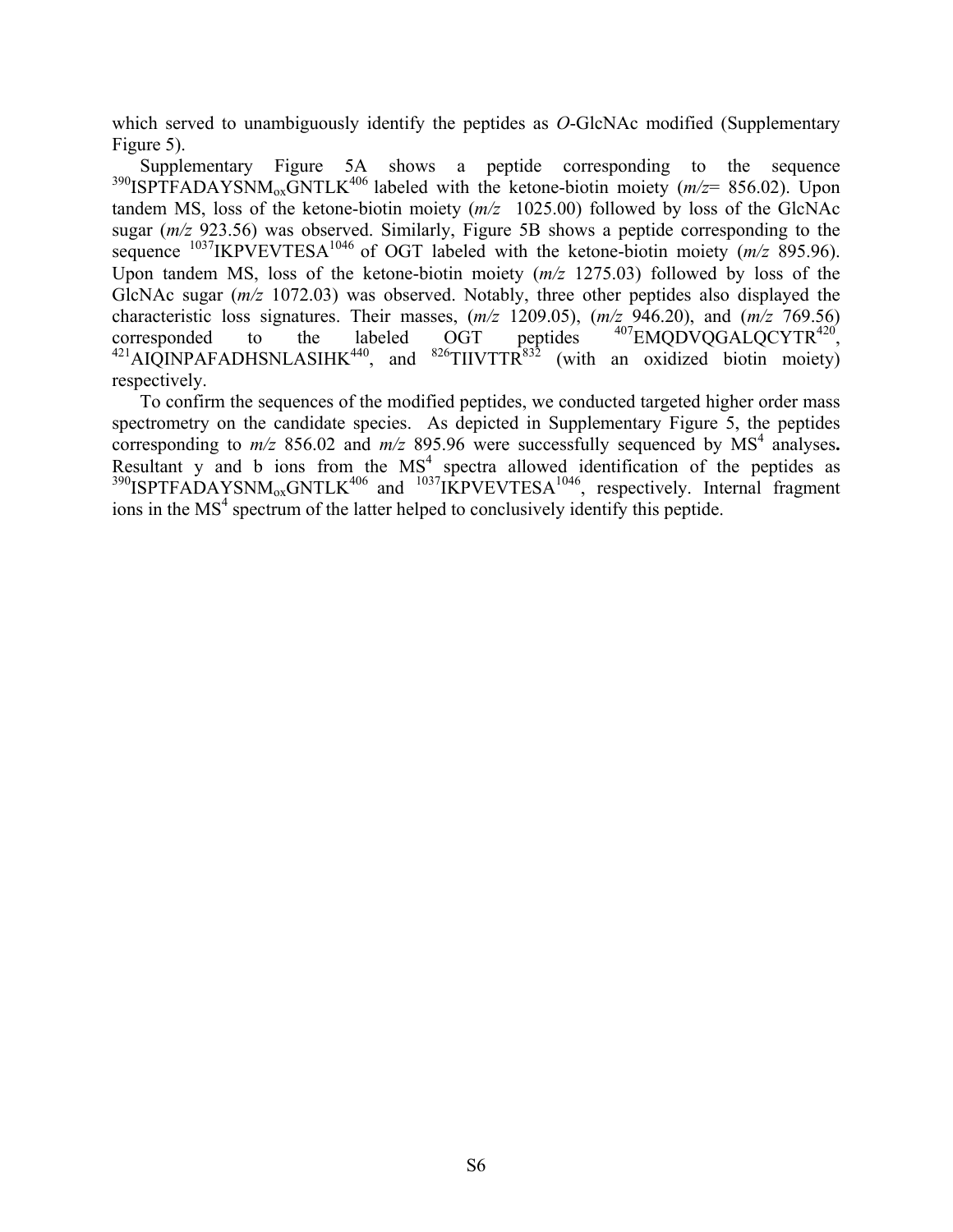

**Supplementary Figure 1.** (A) Removal of *N*-linked glycans from ovalbumin using PNGase F. Denatured ovalbumin (left lane), PNGase F/GalT treated (middle lane) and GalT treated (right lane) ovalbumin were analyzed by SDS-PAGE and visualized by Coomassie staining. Increased gel mobility of PNGase F-treated ovalbumin indicates removal of *N*-linked glycans under the GalT labeling conditions. (B) Immunoprecipitation of radiolabeled c-Fos. HeLa extracts were first labeled with bovine GalT and  $\text{UDP-}[^3\text{H}]$ galactose, and c-Fos was immunoprecipitated in the presence (lanes 1 and 2) or absence (lane 3) of anti-c-Fos antibody, followed by incubation with PNGase F (lane 1). After SDS-PAGE analysis, gels were Coomassie stained (lower panel), dried, and subjected to autoradiography (upper panel). Radiolabeled c-Fos was specifically pulleddown by the anti-c-Fos antibody. Removal of *N*-linked glycans with PNGase F enhanced the mobility of IgG heavy chain (lower panel, lanes 1 and 2) but did not affect the tritium labeling of c-Fos (upper panel, lanes 1 and 2), indicating that c-Fos is *O*-GlcNAc glycosylated.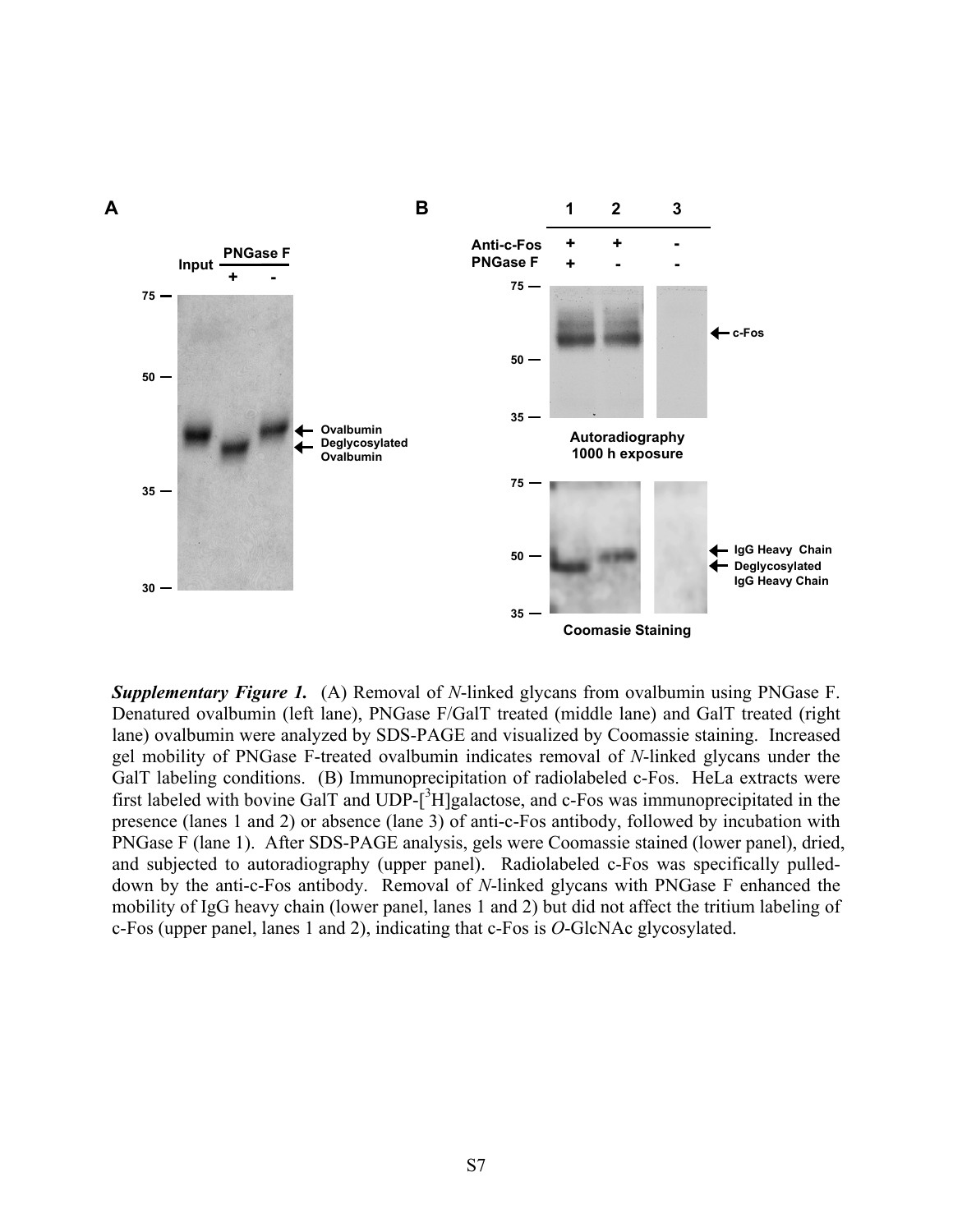

*Supplementary Figure 2.*Enrichment of CREB *O*-GlcNAc peptides via the chemoenzymatic strategy. (A) MALDI-TOF spectrum of CREB tryptic peptides prior to avidin chromatography. The peak at *m/z* 3539.55 corresponds to the mass of the *O*-GlcNAc glycosylated peptide labeled with the ketone-biotin moiety. (B) MALDI-TOF spectrum of the eluent following avidin affinity capture of CREB peptides. The spectrum reveals enrichment of the labeled CREB peptide at *m/z* 3539.82 as well as two peaks at *m/z* 3555.80 and 3571.68 that correspond to oxidized forms of this peptide. The peptide at *m/z* 2988.52 displays some nonspecific interaction with the avidin column and can be readily discerned as unlabeled by LC-MS/MS.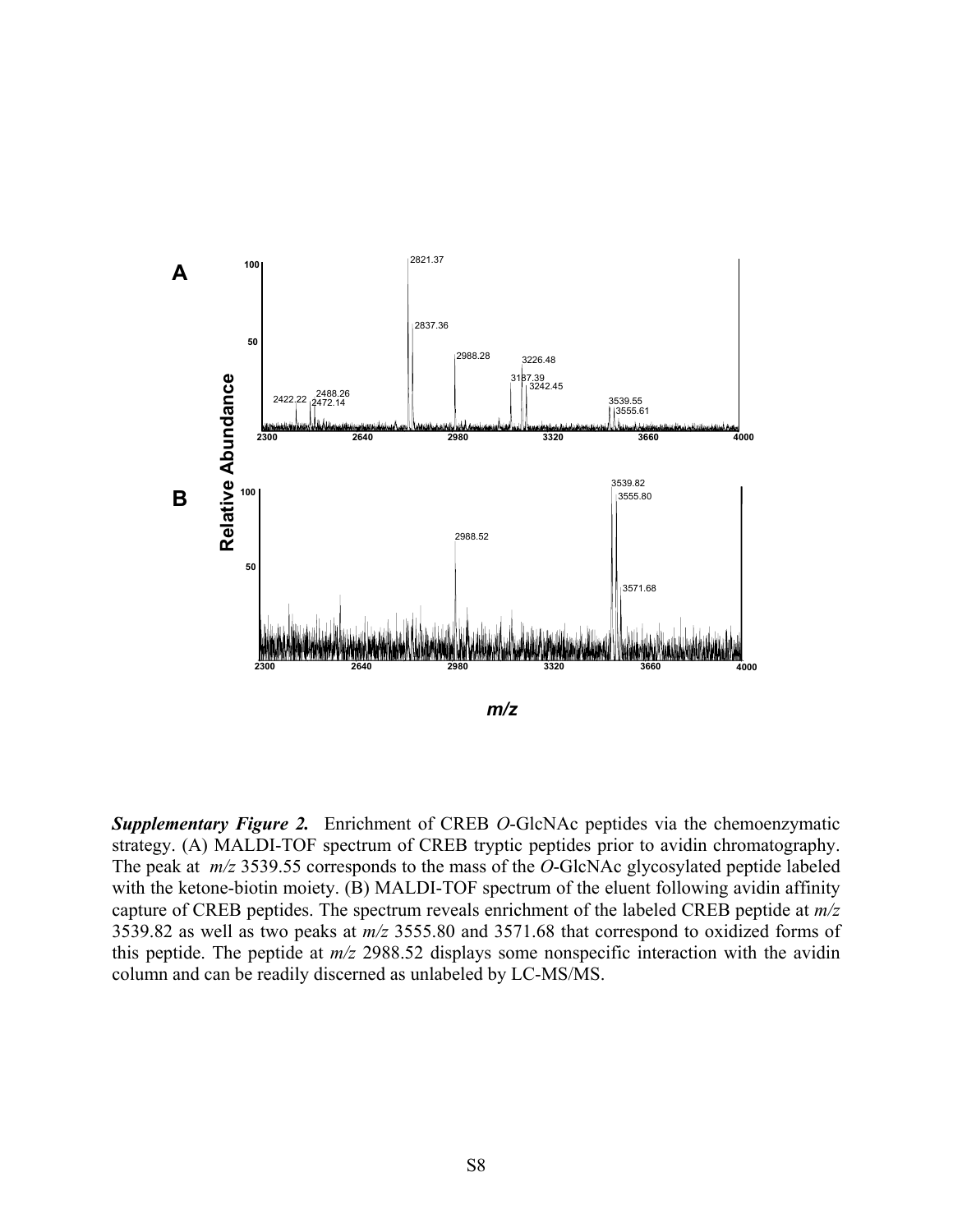

*Supplementary Figure 3.*Enrichment of OGT *O*-GlcNAc peptides via the chemoenzymatic labeling strategy. (A) MALDI-TOF spectrum of OGT tryptic peptides prior to avidin chromatography reveals a number of OGT peptides while no labeled *O*-GlcNAc modified peptides are visible. (B) MALDI-TOF spectrum of eluted peptides following avidin affinity chromatography reveals enrichment of a peak at *m/z* 2548.16 and two oxidized forms of the same peptide. This mass corresponds to the labeled *O*-GlcNAc peptide  $390$ ISPTFADAYSNMGNTLK $406$ , whose sequence was confirmed by LC-MS/MS. The mass at *m/z* 2836.77 may correspond to the labeled *O*-GlcNAc form of the OGT tryptic peptide  $^{421}$ AIQINPAFADAHSNLASIHK $^{440}$ . However, tandem MS analysis was inconclusive. The mass at *m/z* 2251.08 does not correspond to theoretical OGT tryptic modified or unmodified peptides and may be a contaminant.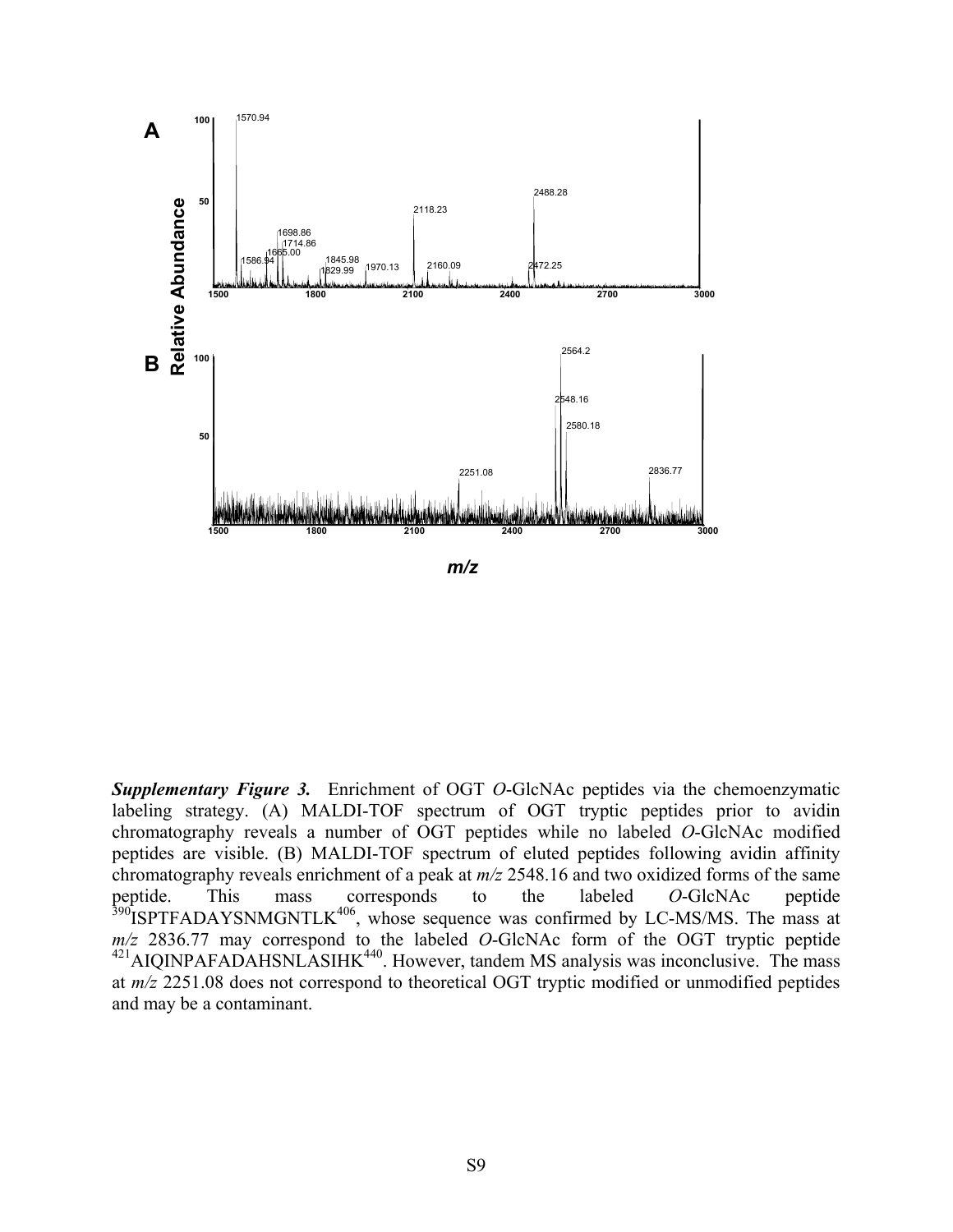

**Supplementary Figure 4.** Identification of the *O*-GlcNAc modified peptide on CREB by LC-MS/MS. Tandem mass spectra of the labeled *O*-GlcNAc peptide MS/MS. Tandem mass spectra of the labeled *O*-GlcNAc peptide 256TAPTSTIAPGVVMASSPALPTQPAEEAAR (*m/z* 1181.37). CID revealed signature losses of the ketone-biotin moiety (*m/z* 1512.97) and the GlcNAc moiety (*m/z* 1411.49). Higher order MS analysis verified the identification of this peptide from the resultant y and b ions.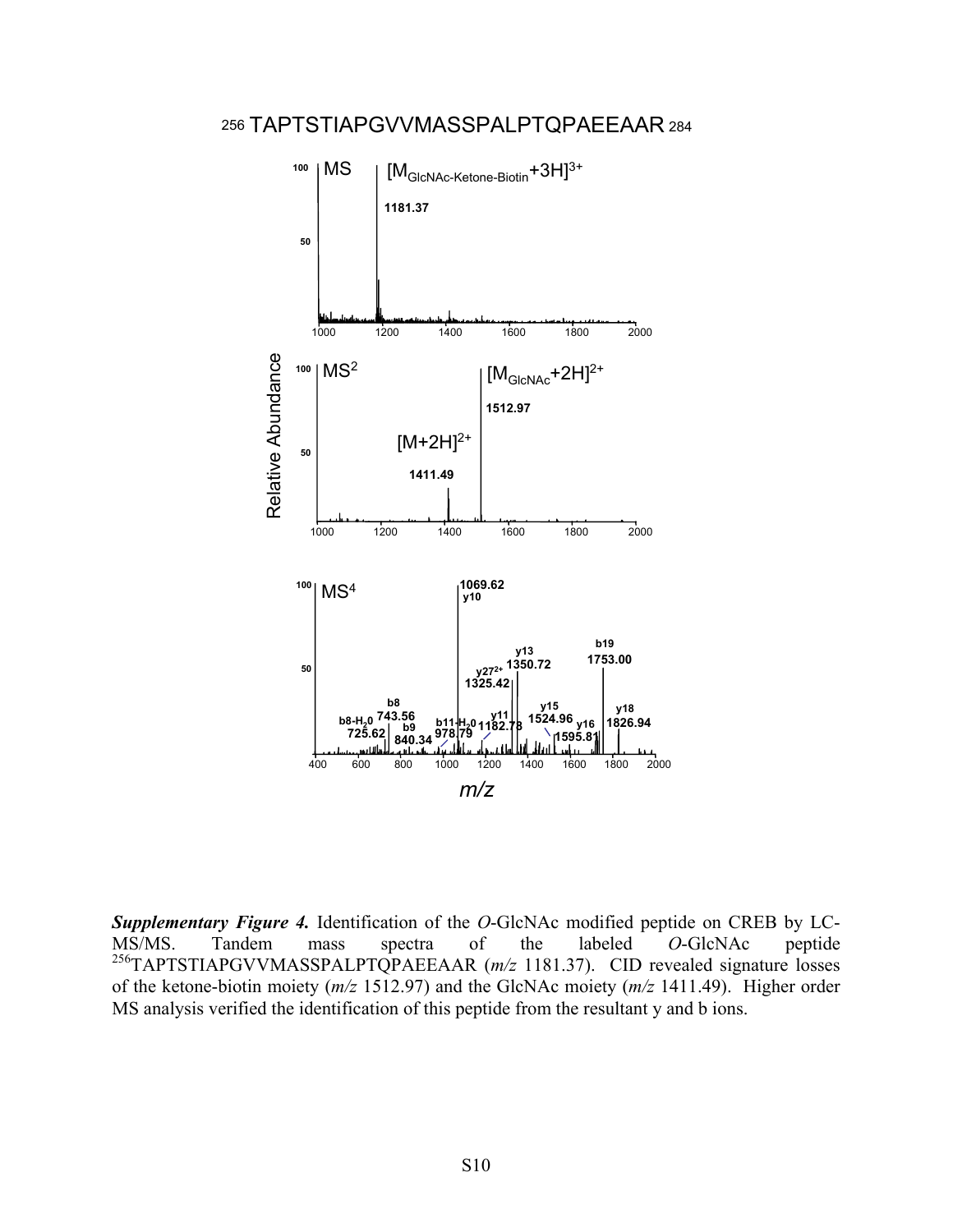

*Supplementary Figure 5.* Identification of *O*-GlcNAc modified peptides on OGT by LC-MS/MS. (A) Tandem mass spectra of the labeled  $O$ -GlcNAc peptide  $390$ ISPTFADAYSNM<sub>ox</sub>GNTLK<sup>406</sup> (*m/z* 856.02). CID revealed signature losses of the ketone-biotin moiety (*m/z* 1025.00) and the GlcNAc moiety (*m/z* 923.56). Higher order MS analysis provided conclusive identification of this peptide from the resultant y and b ions. (B) Tandem mass spectra of the labeled *O*-GlcNAc peptide 1037IKPVEVTESA1046 (*m/z* 895.96). CID revealed signature losses of the ketone-biotin moiety (*m/z* 1275.43) and the GlcNAc moiety (*m/z* 1072.43). Higher order MS analysis provided conclusive identification of this peptide from the resultant y and b ions as well as internal fragment ions.